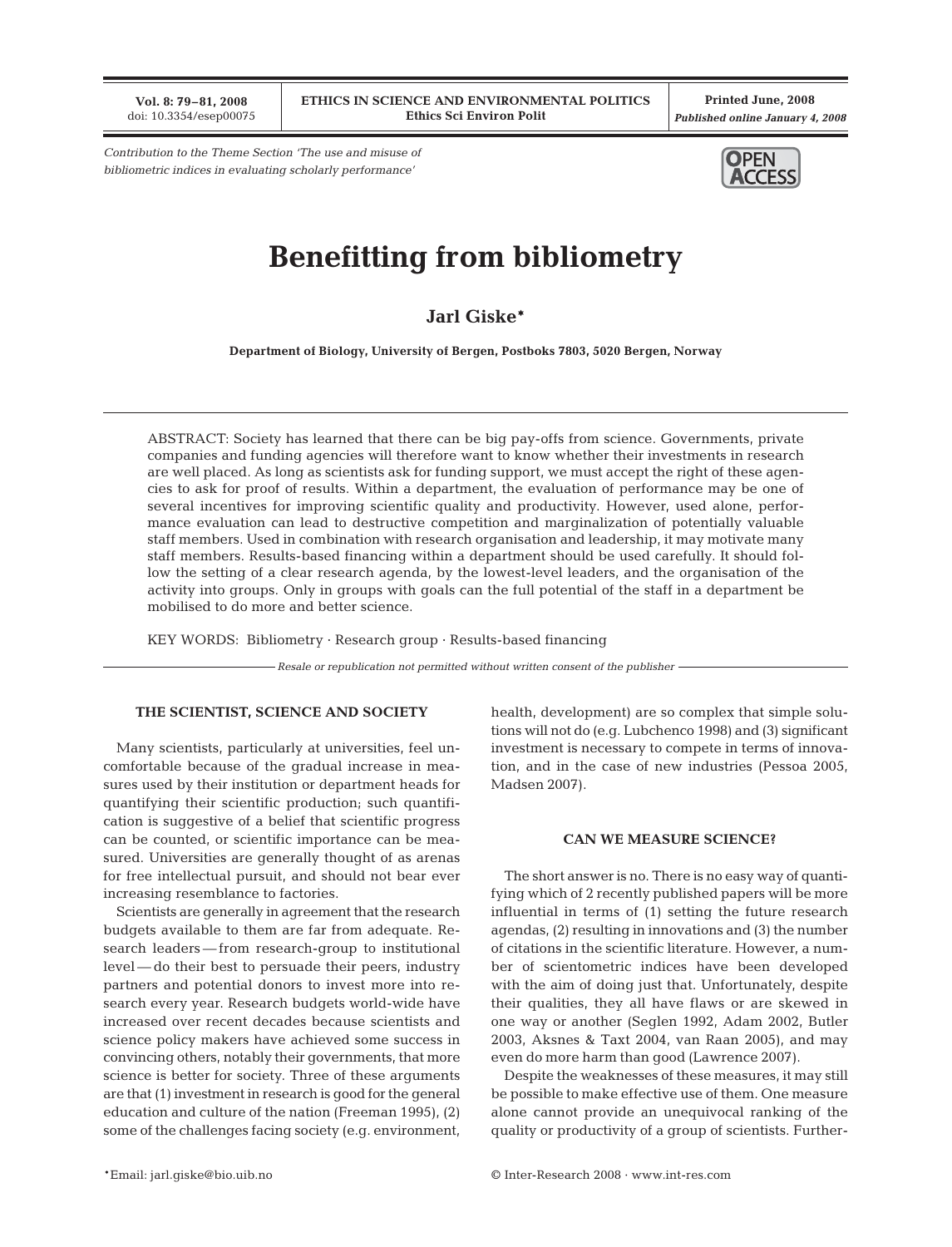more, given that science is important for areas as diverse as culture, innovation, and major societal challenges, any single performance measure — however welldesigned it may be — cannot capture the overall 'importance' of a scientist's work. A strong performance measure based on a single criterion may actually skew the focus of the staff in an undesirable way, so that they fulfil the criterion at the cost of scientific relevance (Butler 2003, Steele et al. 2006, Lawrence 2007). This proves that, although the use of a performance measure can alter the behaviour of the researchers, a simple measure may do harm as well as good. One could argue that heads of department should not rely on such weak measures, but rather should personally gain insight of the status of work done in the department from reading papers and discussing plans with the staff. However, we should not forget the ability of professors to (rightfully) question such evaluations of themselves and their colleagues, and the loss of focus on their research agenda arising from such conflicts.

I believe that imperfect — or even skewed — statistics can be helpful. However, a handful of measures combined are needed to avoid some of their harmful 'side-effects'. In my department, we count the number of peer reviewed publications, we sum their journal impact factors, we count the number of master and doctoral theses defended, and we also quantify the teaching and administrative load of each of the staff members. All these measures are easily available, so it does not require huge administrative resources to obtain them. Taken together, I believe that they measure a variety of qualities that are desirable in the staff of a university department. The average research group in my department is given US\$ 6000 per scientist (from PhD student to professor) per year for travels and consumables, but 2/3 of this is based on performance-evaluation measures. In addition, I can divide up US\$ 50–100 000 to serve as start-ups for a few good ideas. By this mix of statistics and personal communication, I believe that we are able to move department resources towards those who use them well.

## **FROM PERFORMANCE MEASUREMENTS TO MORE AND BETTER SCIENCE**

It has been noted by more than one author that a small fraction of the staff in an institution produces the majority of its research and development, whether productivity is measured in terms of publications or patents (Kyvik 1991, Agrawal 2001). Often the same minority is taking on more than its fair share of teaching, supervision and administrative duties. From the perspective of those who provide the funding of my department, this is an obvious argument for an

unequal internal distribution of resources. Yet — and this is my main point — since research and development is so important to society, we cannot leave it to the geniuses; they are too few, and a contribution from the rest of us is also needed.

We should therefore re-examine the reasoning behind performance evaluations. Governments use them to strengthen good institutions. Universities and other institutions use them to boost good departments. It may seem obvious that departments should use them to boost good individuals who will contribute to better output from the department. These individuals are obvious targets for salary increase and better working conditions. But the biggest potential for increased productivity lies in the less productive majority. If the productivity of the department as a whole is to increase, the majority must participate. This is not likely to happen if only the top achievers, as assessed by the performance measurements, are stimulated. I strongly believe in organising the research in teams around the best scientists, so that these top scientists can share their ideas, networks and skills with their colleagues. Even if there are no top achievers around, organising people into groups can help us take advantage of the best qualities in each of us. I therefore believe in maximising effectiveness through a series of parallel actions.

- **Leadership first.** As all performance measures are partly flawed, it is important that the staff is not directed solely towards maximization of such a statistical metric. The head of department must see to it that all staff members have scientific goals. We are not here to top ranking lists, but to address important research questions.
- **Activate human capital to the full.** The largest benefit is obtained by activating all those who normally are not peak producers. Increased focus on the importance of their work can enhance the output of many, but it is important that this is done by stimulation, not by exerting pressure. It is quite easy to measure some statistics, but that will not by itself change much. The challenge is to build better staff members, i.e. to find out how each individual can perform better. For example, there may be small obstacles of some sort which could be removed at relatively low cost. Unfortunately, there are too many employees who feel they have never been sufficiently acknowledged or taken seriously by their immediate superior. Therefore, the first meeting should not be about output statistics. The department head should resemble more closely a team coach than a referee, and must combine the use of performance indicators with an interest in the working conditions of the staff, a recognition of goals reached and a fostering of general enthusiasm for the challenges ahead. Most people, from laboratory tech-